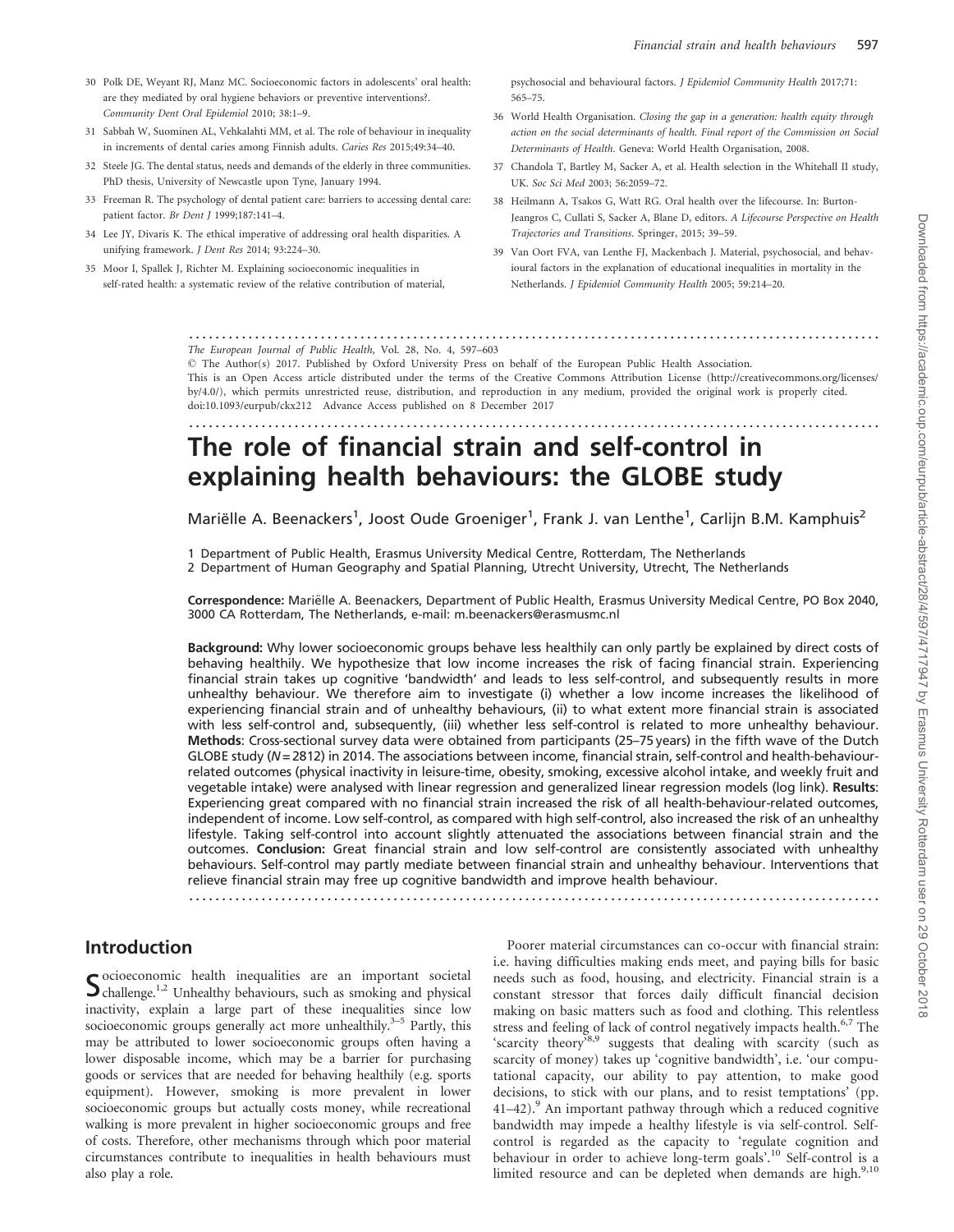Therefore, dealing with a scarcity of money may tax one's level of self-control, which leaves little self-control aside for making healthy life choices. Self-control is much needed for making healthy choices in the current obesogenic environment. In these environments, the unhealthy choice (i.e. sedentary behaviour, unhealthy food choices) is often the easier choice. Further, when self-control is low, stress may more easily trigger unhealthy coping responses such as smoking and excessive alcohol consumption, and it is more difficult to resist social pressure and unhealthy social modelling steering towards an unhealthy lifestyle. Lower socioeconomic groups are more often exposed to these unfavourable circumstances and are also more likely to experience financial strain. This combination places large demands on self-control with respect to health behaviours.

Another implicit assumption that underlies this line of reasoning is that health-behavioural decisions are largely made unconsciously. Behavioural change theories that have dominated for decades, such as the theory of planned behaviour,<sup>11</sup> suggest health behaviours to come forth from rational choices. However, theories originating in psychology and behavioural economics suggest that many of our choices are irrational, impulsive and automatic rather than rational.<sup>12</sup> When self-control is low (i.e. depleted due to dealing with financial difficulties) or temptations are large (as in the obesogenic environment), the impulsive responses take over more easily, which more likely leads to unhealthy rather than healthy behaviours.

In line with these theories, we hypothesize that constant financial strain takes up cognitive bandwidth which leaves less cognitive bandwidth to exert self-control in other aspects in life such as making healthy behavioural choices. Therefore, our objectives are to investigate (i) whether a low income increases the likelihood of experiencing financial strain and of unhealthy behaviours, (ii) to what extent more financial strain is associated with less selfcontrol and, subsequently, (iii) whether less self-control is related to more unhealthy behaviour.

### Methods

#### Data

Data were collected by means of a large-scale postal survey within the 2014 survey of the Dutch population-based GLOBE study (response = 45.5%). A cross-sectional sample of participants (25–75 years) living in Eindhoven and surrounding cities was used in the analyses  $(N = 2812)$ . More detailed information on the objectives, study design and data collection of the Dutch GLOBE study can be found elsewhere.<sup>13-15</sup> The use of personal data in the GLOBE study is in compliance with the Dutch Personal Data Protection Act and the Municipal Database Act, and has been registered with the Dutch Data Protection Authority (number 1248943).

#### Measures

#### Income

Household equivalent income was measured as the level of monthly household income divided by the square root of the number of people living from this income. Household equivalent income was subsequently divided into quartiles.

#### Financial strain

Financial strain was assessed by two questions addressing (i) whether participants could make ends meet considering their monthly household income and (ii) whether they had experienced any financial difficulties in paying bills for food, rent, electricity and so forth during the preceding year. The combined measure of financial strain considered participants to have 'no financial strain' if they could make ends meet fairly easy or easy or if they experienced no financial difficulties in the preceding year. Participants were

considered to have 'some financial strain' if they could make ends meet with some difficulty or if they experienced some financial difficulties in the preceding year. Participants were considered to have 'great financial strain' if they had great difficulty making ends meet or if they experienced large financial difficulties in the preceding year.

### Self-control

Self-control was measured using the Brief Self-Control Scale by Tangney et al.<sup>16</sup> The scale consists of 13 items which were rated on a 5-point scale anchored from (1) not at all like me to (5) very much like me (potential range of the scale: 13–65).

#### Health-behaviour-related outcomes

Physical inactivity during leisure time was measured using the validated Short QUestionnaire to ASsess Health-enhancing physical activity (SQUASH).<sup>17</sup> The measure was highly skewed with many respondents not being active at all. Participants were considered to be physically inactive if they were active less than once per week for 30 minutes or more at moderate intensity (moderate intensity = 4–6 MET for 18–55 years and 3–5 MET for 55+ years). Those who were active during leisure time were considered the reference category.

Although obesity is not a health behaviour, we included this outcome in the analyses as an indicator of an unhealthy balance between diet and physical activity. Body mass index (BMI) was calculated by self-reported height and weight. Respondents with a BMI of 30 or higher were categorized as being obese. Having a BMI of below 30 was used as the reference category.

Current daily smokers were identified by the question 'Do you smoke?'. This includes smokers of cigarettes, pipes, cigars and e-cigarettes. All non-smokers, former smokers and occasional smokers were grouped into the reference category.

Excessive alcohol intake was measured by asking participants how often they consumed alcoholic beverages and if so, how many alcoholic beverages they consumed on a drinking day. Participants were considered to have an excessive alcohol intake if they consumed over 14 (males) or 7 (females) alcoholic beverages a week or over 6 (male) or 4 (female) beverages a day on the day they drank alcohol. Non-excessive drinking behaviour was used as the reference category.

Fruit and vegetable intake was assessed with a food frequency questionnaire. Participants reported their weekly frequency of fruit and vegetables intake in the previous month and the number of portions they consumed on a typical occasion. Portions were defined as one unit of fruit (e.g. one banana, a small bowl of grapes) or one serving spoon of vegetables (=50 g). Total weekly intake of fruit and vegetables (in 100 g) was calculated by using the two questions above and by defining one piece of fruit to be equivalent to 100 g.

### Confounders

Potential confounders included were age, gender (male, female), highest educational level based on ISCED 2011 categories [low (ISCED 0-2), medium (ISCED 3-4), high (ISCED 5-8)], living together with a partner (yes, no), having children living at home (yes, no), country of birth (Netherlands, other), and employment status [employed, unemployed, retired, non-employed (students, homemaker)].

### Statistical analysis

Studying mediation for dichotomous outcomes poses several challenges.<sup>18</sup> Firstly, when the outcome is common  $(>10\%)$ , such as in our study, the odds ratios in a standard logistic regression no longer resemble the risk ratios and problems of non-collapsibility arise. To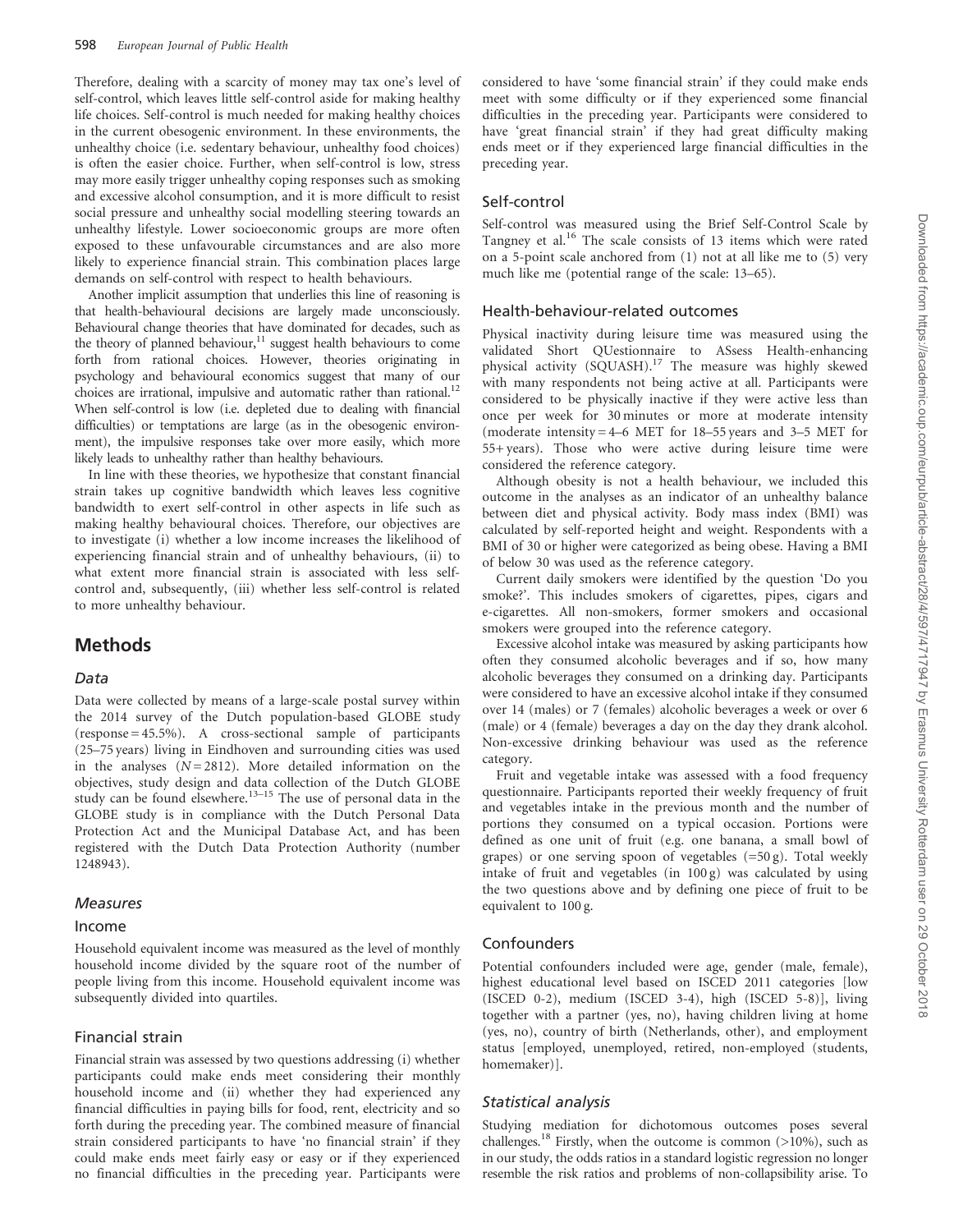#### Table 1 Description of the sample by financial strain ( $n = 2812$ )

|                                                                        | <b>Total</b>    | Financial strain (1.8% missing) | Self-control (3.3%                                        |                 |                          |  |
|------------------------------------------------------------------------|-----------------|---------------------------------|-----------------------------------------------------------|-----------------|--------------------------|--|
|                                                                        |                 |                                 | No strain (68.1%) Some strain (25.0%) Great strain (6.9%) |                 | missing)                 |  |
| <b>Demographics</b>                                                    |                 |                                 |                                                           |                 |                          |  |
| Gender (no missing)                                                    |                 |                                 |                                                           |                 |                          |  |
| Men                                                                    | 44.8%           | 46.5                            | 43.3                                                      | 33.3            | $44.0 \pm 6.8$           |  |
| Women                                                                  | 55.2%           | 53.5                            | 56.6                                                      | 66.6            | $44.2 \pm 6.9$           |  |
| Age groups (mean $\pm$ SD) (no missing)                                | $48.8 \pm 14.9$ | $49.0 \pm 15.0$                 | $48.2 \pm 14.4$                                           | $48.6 \pm 14.9$ | $\equiv$                 |  |
| $25-34$ years                                                          | 25.6%           | 26.2                            | 23.9                                                      | 23.4            | $42.4 \pm 7.0$           |  |
| 35-44 years                                                            | 16.9%           | 16.4                            | 18.7                                                      | 17.0            | $43.9 \pm 7.8$           |  |
| $45-54$ years                                                          | 17.6%           | 15.7                            | 21.5                                                      | 23.6            | $44.3 \pm 6.2$           |  |
| 55-64 years                                                            | 19.3%           | 19.8                            | 18.0                                                      | 16.9            | $44.9 \pm 5.8$           |  |
| $65-74$ years                                                          | 20.7%           | 22.0                            | 17.9                                                      | 19.1            | $45.4 \pm 6.8$           |  |
| Education (0.9% missing)                                               |                 |                                 |                                                           |                 |                          |  |
| Low (ISCED 0-2)                                                        | 25.8%           | 21.0                            | 33.7                                                      | 43.7            | $44.6 \pm 7.0$           |  |
| Medium (ISCED 3-4)                                                     | 25.1%           | 21.2                            | 33.2                                                      | 30.9            | $43.5 \pm 6.9$           |  |
| High (ISCED 5-8)                                                       | 49.1%           | 57.8                            | 33.2                                                      | 25.4            | $44.2 \pm 6.7$           |  |
| Living together (1.1% missing)                                         |                 |                                 |                                                           |                 |                          |  |
| No, does not live together with partner                                | 26.0%           | 20.2                            | 33.5                                                      | 52.8            | $42.6 \pm 7.1$           |  |
| Yes, lives together with partner                                       | 74.0%           | 79.8                            | 66.5                                                      | 47.2            | $44.6 \pm 6.7$           |  |
| Country of birth (0.5% missing)                                        |                 |                                 |                                                           |                 |                          |  |
| Netherlands                                                            | 88.5%           | 91.7                            | 85.1                                                      | 74.3            | $44.0 \pm 6.8$           |  |
| Outside of the Netherlands                                             | 11.5%           | 8.3                             | 14.9                                                      | 25.7            | $45.2 \pm 7.3$           |  |
| Children living at home (no missing)                                   |                 |                                 |                                                           |                 |                          |  |
| No, no children living at home                                         | 64.3%           | 67.1                            | 59.2                                                      | 56.0            | $44.0 \pm 6.9$           |  |
| Yes, children living at home                                           | 35.7%           | 32.9                            | 40.8                                                      | 44.0            | $44.4 \pm 6.8$           |  |
| Employment status (1.9% missing)                                       |                 |                                 |                                                           |                 |                          |  |
| Employed                                                               | 63.6%           | 67.1                            | 59.0                                                      | 44.8            | $44.0 \pm 6.7$           |  |
| Retired                                                                | 20.4%           | 21.9                            | 17.9                                                      | 17.8            | $45.3 \pm 6.7$           |  |
| Unemployed                                                             | 8.0%            | 4.5                             | 12.6                                                      | 24.9            | $42.7 \pm 7.4$           |  |
| Non-employed (students, housewives)                                    | 7.9%            | 6.5                             | 10.4                                                      | 12.6            | $43.7 \pm 7.2$           |  |
| Household equivalent income quartiles (12.7% missing)                  |                 |                                 |                                                           |                 |                          |  |
| Lowest                                                                 | 25.7%           | 12.6                            | 47.1                                                      | 77.7            | $43.5 \pm 7.4$           |  |
| Middle low                                                             | 27.5%           | 27.0                            | 32.6                                                      | 14.2            | $43.9 \pm 6.8$           |  |
| Middle high                                                            | 28.5%           | 35.7                            | 15.5                                                      | 5.4             | $44.1 \pm 6.6$           |  |
| Highest                                                                | 18.2%           | 24.7                            | 4.8                                                       | 2.7             | $44.6 \pm 6.8$           |  |
| Self-control (mean $\pm$ SD) (3.3% missing)                            | $44.1 \pm 6.9$  | $44.7 \pm 6.7$                  | $42.8 \pm 7.0$                                            | $42.3 \pm 7.4$  | ÷,                       |  |
| Health-behaviour-related measures                                      |                 |                                 |                                                           |                 |                          |  |
| Physically inactive during leisure time (1.4% missing)                 |                 |                                 |                                                           |                 |                          |  |
| Active                                                                 | 88.8%           | 90.8                            | 86.1                                                      | 79.7            | $44.3 \pm 6.8$           |  |
| Inactive                                                               | 11.2%           | 9.2                             | 13.9                                                      | 20.3            | $42.2 \pm 7.1$           |  |
| Obese (1.4% missing)                                                   |                 |                                 |                                                           |                 |                          |  |
| Not obese                                                              | 86.4%           | 89.0                            | 81.8                                                      | 75.6            | $44.5 \pm 6.8$           |  |
| Obese                                                                  | 13.6%           | 11.0                            | 18.2                                                      | 24.4            | $41.6 \pm 6.8$           |  |
| Daily smokers (0.7% missing)                                           |                 |                                 |                                                           |                 |                          |  |
| Non-smoker or occasional smoker                                        | 84.5%           | 88.8                            | 78.4                                                      | 64.2            | $44.5 \pm 6.7$           |  |
| Daily smoker                                                           | 15.5%           | 11.2                            | 21.6                                                      | 35.8            | $41.7 \pm 7.0$           |  |
|                                                                        |                 |                                 |                                                           |                 |                          |  |
| Excessive alcohol intake (2.6% missing)<br>No excessive alcohol intake |                 | 80.5                            | 78.8                                                      |                 |                          |  |
|                                                                        | 80.1%           |                                 |                                                           | 79.1            | $44.5 \pm 6.8$           |  |
| Excessive alcohol intake                                               | 19.9%           | 19.5                            | 21.2                                                      | 20.9            | $42.4 \pm 6.9$           |  |
| Weekly intake of fruit and vegetables                                  | $19.7 \pm 10.0$ | $20.9 \pm 9.8$                  | $17.4 \pm 9.6$                                            | $16.9 \pm 10.1$ | $\overline{\phantom{a}}$ |  |
| $(x100 q)$ (mean $\pm$ SD) (3.3% missing)                              |                 |                                 |                                                           |                 |                          |  |
| $<-1$ SD                                                               | 16.7%           | 13.6%                           | 67.4%                                                     | 19.0%           | $42.2 \pm 6.8$           |  |
| $Mean \pm 1SD$                                                         | 64.5%           | 22.9%                           | 61.5%                                                     | 15.6%           | $44.2 \pm 6.8$           |  |
| $> +1$ SD                                                              | 18.7%           | 24.4%                           | 56.3%                                                     | 19.3%           | $45.6 \pm 6.6$           |  |

Notes: Data in this table are weighted according to the sampling strategy. The data are not imputed. SD, standard deviation.

tackle this problem, we used generalized linear models with a log-link function to study the associations between household equivalent income, financial strain, self-control and the dichotomous outcomes physical inactivity, obesity, daily smoking and excessive alcohol intake.18,19 These models produce risk ratios which do not have the problem of non-collapsibility. Secondly, in mediation models, no exposure–mediator interaction should exist. This assumption was checked and not violated in our study. Linear regression models were used for fruit and vegetable intake (in units of 100 g/week).

Four models were constructed for each health-behaviour-related outcome. The first model contained only household equivalent income, in order to investigate income inequalities in the healthbehaviour-related outcomes. The second model was similar to the first one but adjusted for all confounders. Financial strain was added to the third model. In the fourth and final model, we additionally included self-control. The mediating role of self-control in the association between financial strain and health behaviour was checked by calculating the percentage change in risk ratios (loglinear models) or betas (linear models) between models 3 and 4. A bootstrapping procedure was used to calculate a 95% confidence interval (CI) around the percentage change. The association between financial strain and self-control was studied via linear regression adjusting for all confounders. The variation inflation factor was examined to check for collinearity, especially between the socioeconomic indicators, but no strong collinearity was detected [1.03, 2.58].

Overall, missing values of questionnaire items varied from <1% to 3.3% per item, with only income having 12.7% missing values. Missing data were handled using multiple imputations  $(m=5)$ .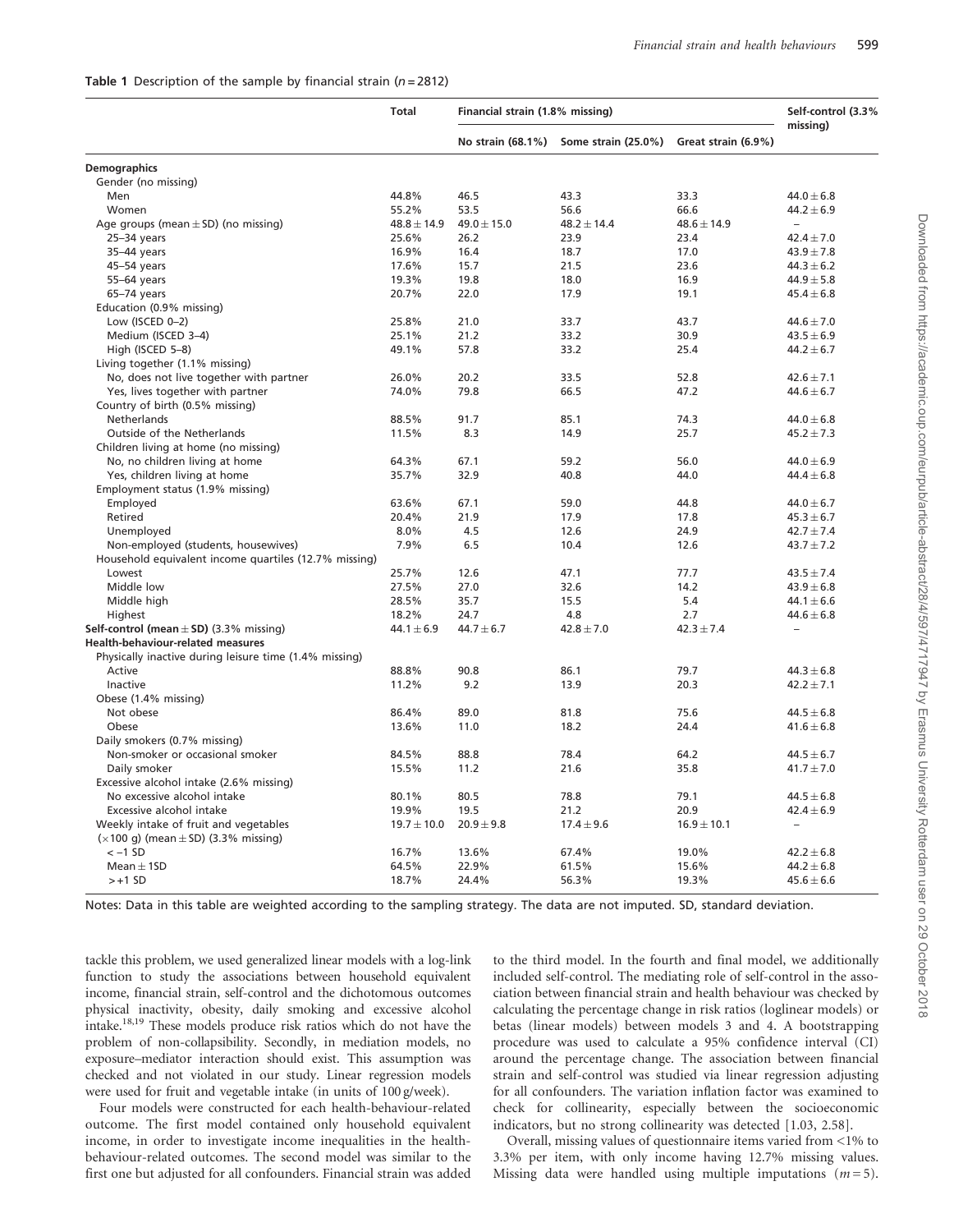Table 2 Generalized linear models with log link function for leisure time physical inactivity (n = 2772), obesity (n = 2772), daily smoking  $(n = 2791)$  and excessive alcohol intake  $(n = 2738)$ 

|                                  | Model 1: Household<br>income |                    | Model $2:+$<br>confounders |            | Model $3:+$<br>financial strain |            | Model 4:+<br>self-control |            | Percentage reduction in risk<br>ratio from model 3 to model 4 |                 |
|----------------------------------|------------------------------|--------------------|----------------------------|------------|---------------------------------|------------|---------------------------|------------|---------------------------------------------------------------|-----------------|
|                                  | RR <sup>a</sup>              | 95%Cl <sup>b</sup> | <b>RR</b>                  | 95%CI      | <b>RR</b>                       | 95%CI      | <b>RR</b>                 | 95%CI      | $\%$                                                          | 95%CI           |
| Leisure-time physical inactivity |                              |                    |                            |            |                                 |            |                           |            |                                                               |                 |
| Household equivalent income      |                              |                    |                            |            |                                 |            |                           |            |                                                               |                 |
| Highest quartile                 | 1.00                         |                    | 1.00                       |            | 1.00                            |            | 1.00                      |            |                                                               |                 |
| Middle high quartile             | 1.53                         | 0.98; 2.39         | 1.42                       | 0.90; 2.45 | 1.42                            | 0.90; 2.23 | 1.40                      | 0.90; 2.20 |                                                               |                 |
| Middle low quartile              | 1.70                         | 1.07; 2.71         | 1.39                       | 0.84; 2.29 | 1.35                            | 0.82; 2.22 | 1.35                      | 0.82; 2.21 |                                                               |                 |
| Lowest quartile                  | 2.05                         | 1.35; 3.12         | 1.29                       | 0.80; 2.10 | 1.17                            | 0.71; 1.93 | 1.17                      | 0.72; 1.92 |                                                               |                 |
| <b>Financial strain</b>          |                              |                    |                            |            |                                 |            |                           |            |                                                               |                 |
| No strain                        |                              |                    |                            |            | 1.00                            |            | 1.00                      |            |                                                               |                 |
| Some strain                      |                              |                    |                            |            | 1.14                            | 0.86; 1.50 | 1.08                      | 0.83; 1.42 | $-40%$                                                        | $-406\%; 318\%$ |
| Great strain                     |                              |                    |                            |            | 1.48                            | 1.02; 2.14 | 1.37                      | 0.95; 1.97 | $-23%$                                                        | $-103\%; -2\%$  |
| Self-control                     |                              |                    |                            |            |                                 |            | 0.97                      | 0.95; 0.99 |                                                               |                 |
| Obesity                          |                              |                    |                            |            |                                 |            |                           |            |                                                               |                 |
| Household equivalent income      |                              |                    |                            |            |                                 |            |                           |            |                                                               |                 |
| Highest quartile                 | 1.00                         |                    | 1.00                       |            | 1.00                            |            | 1.00                      |            |                                                               |                 |
| Middle high quartile             | 1.76                         | 1.07; 2.89         | 1.49                       | 0.90; 2.47 | 1.46                            | 0.89; 2.42 | 1.48                      | 0.90; 2.41 |                                                               |                 |
| Middle low quartile              | 2.15                         | 1.30; 3.55         | 1.47                       | 0.86; 2.52 | 1.38                            | 0.80; 2.36 | 1.40                      | 0.83; 2.37 |                                                               |                 |
| Lowest quartile                  | 2.88                         | 1.78; 4.67         | 1.79                       | 1.04; 3.08 | 1.49                            | 0.84; 2.63 | 1.53                      | 0.89; 2.64 |                                                               |                 |
| <b>Financial strain</b>          |                              |                    |                            |            |                                 |            |                           |            |                                                               |                 |
| No strain                        |                              |                    |                            |            | 1.00                            |            | 1.00                      |            |                                                               |                 |
| Some strain                      |                              |                    |                            |            | 1.38                            | 1.07; 1.77 | 1.26                      | 0.99; 1.60 | $-32%$                                                        | $-102\%; -13\%$ |
| Great strain                     |                              |                    |                            |            | 1.64                            | 1.17; 2.31 | 1.46                      | 1.04; 2.06 | $-28%$                                                        | $-80\%; -7\%$   |
| Self-control                     |                              |                    |                            |            |                                 |            | 0.94                      | 0.93; 0.96 |                                                               |                 |
| Daily smoking                    |                              |                    |                            |            |                                 |            |                           |            |                                                               |                 |
| Household equivalent income      |                              |                    |                            |            |                                 |            |                           |            |                                                               |                 |
| Highest quartile                 | 1.00                         |                    | 1.00                       |            | 1.00                            |            | 1.00                      |            |                                                               |                 |
| Middle high quartile             | 1.30                         | 0.88; 1.91         | 1.00                       | 0.69; 1.47 | 0.99                            | 0.68; 1.44 | 0.99                      | 0.68; 1.44 |                                                               |                 |
| Middle low quartile              | 1.72                         | 1.18; 2.51         | 1.11                       | 0.74; 1.66 | 1.02                            | 0.68; 1.54 | 1.02                      | 0.68; 1.55 |                                                               |                 |
| Lowest quartile                  | 2.58                         | 1.81; 3.68         | 1.38                       | 0.93; 2.04 | 1.10                            | 0.72; 1.68 | 1.10                      | 0.72; 1.70 |                                                               |                 |
| Financial strain                 |                              |                    |                            |            |                                 |            |                           |            |                                                               |                 |
| No strain                        |                              |                    |                            |            | 1.00                            |            | 1.00                      |            |                                                               |                 |
| Some strain                      |                              |                    |                            |            | 1.44                            | 1.15; 1.80 | 1.35                      | 1.08; 1.69 | $-20%$                                                        | $-51\%; -8\%$   |
| Great strain                     |                              |                    |                            |            | 1.92                            | 1.41; 2.62 | 1.78                      | 1.32; 2.40 | $-16%$                                                        | $-31\%; -5\%$   |
| Self-control                     |                              |                    |                            |            |                                 |            | 0.96                      | 0.95; 0.98 |                                                               |                 |
| Excessive alcohol intake         |                              |                    |                            |            |                                 |            |                           |            |                                                               |                 |
| Household equivalent income      |                              |                    |                            |            |                                 |            |                           |            |                                                               |                 |
| Highest quartile                 | 1.00                         |                    | 1.00                       |            | 1.00                            |            | 1.00                      |            |                                                               |                 |
| Middle high quartile             | 1.16                         | 0.91; 1.49         | 1.05                       | 0.82; 1.34 | 1.03                            | 0.80; 1.32 | 1.03                      | 0.80; 1.31 |                                                               |                 |
| Middle low quartile              | 1.02                         | 0.78; 1.34         | 0.91                       | 0.69; 1.21 | 0.86                            | 0.64; 1.15 | 0.86                      | 0.64; 1.16 |                                                               |                 |
| Lowest quartile                  | 0.89                         | 0.68; 1.17         | 0.84                       | 0.61; 1.16 | 0.73                            | 0.52; 1.03 | 0.75                      | 0.53; 1.05 |                                                               |                 |
| <b>Financial strain</b>          |                              |                    |                            |            |                                 |            |                           |            |                                                               |                 |
| No strain                        |                              |                    |                            |            | 1.00                            |            | 1.00                      |            |                                                               |                 |
| Some strain                      |                              |                    |                            |            | 1.29                            | 1.04; 1.59 | 1.19                      | 0.97; 1.47 | $-33%$                                                        | $-141\%; -13\%$ |
| Great strain                     |                              |                    |                            |            | 1.41                            | 0.99; 2.01 | 1.28                      | 0.90; 1.81 | $-32%$                                                        | $-190\%$ ; 69%  |
| Self-control                     |                              |                    |                            |            |                                 |            | 0.96                      | 0.95; 0.98 |                                                               |                 |

a: RR = risk ratio.

b: CI = confidence interval.

Respondents with missing values on an outcome variable were excluded from all analyses with that particular outcome.

All analyses were weighted by respondent-level sample weights to account for the sampling strategy used within the GLOBE study. All regression analyses were carried out in STATA 14.1 (StataCorp LP, College Station, TX). The bootstrapping procedures were carried out in R (version 3.3.3).

### Results

Over two-thirds of the respondents (68.1%) did not experience any financial strain while 6.9% reported great financial strain (table 1). Within those experiencing great financial strain, most had low household equivalent income (77.7%) compared with high (2.7%).

Lower household equivalent income was associated with a higher risk of leisure time physical inactivity, obesity, daily smoking and a lower fruit and vegetable intake in the crude models (Model 1,

tables 2 and 3). However, the association was greatly reduced and no longer showed a clear gradient for most health behaviours when adjusted for educational level and other confounders (Model 2, tables 2 and 3).

Experiencing financial strain was associated with an increased risk of behaving unhealthily, independent of household equivalent income and other confounders (Model 3, tables 2 and 3). Financial strain was also associated with self-control (some strain  $\beta = -1.84$ , 95%CI: -2.58;  $-1.10$  and great strain  $\beta = -2.38$ , 95%CI:  $-3.77$ ;  $-1.00$ ) in a linear regression model adjusted for household equivalent income, educational level, and all other confounders.

Self-control was associated with all health-behaviour-related outcomes in the fully adjusted models (Model 4, tables 2 and 3). When self-control was added to the models, the associations between experiencing great financial strain and the healthbehaviour-related outcomes attenuated with 14–32% (last columns, tables 2 and 3).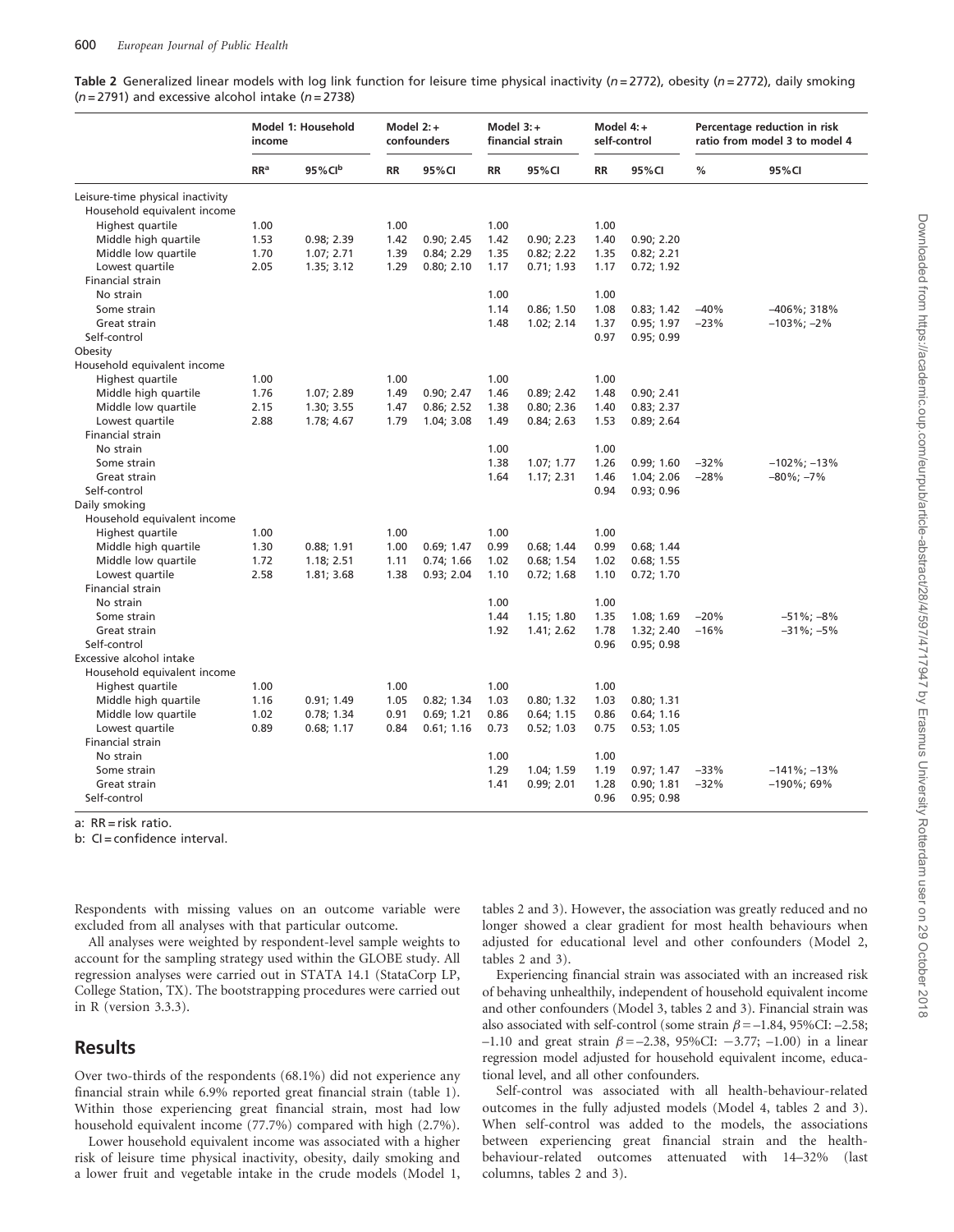Table 3 Linear regression model for fruit and vegetable intake  $(n=2720)$ 

|                             | Model 1: Household<br>income |                        | Model $2:+$<br>confounders |                | Model $3:+$<br>financial strain |                | Model $4:+$<br>self-control |                | Percentage reduction in beta<br>from model 3 to model 4 |               |
|-----------------------------|------------------------------|------------------------|----------------------------|----------------|---------------------------------|----------------|-----------------------------|----------------|---------------------------------------------------------|---------------|
|                             | b                            | $95\%$ Cl <sup>a</sup> | b                          | 95%CI          | b                               | 95%CI          | b                           | 95%CI          | %                                                       | 95%CI         |
| Household equivalent income |                              |                        |                            |                |                                 |                |                             |                |                                                         |               |
| Highest quartile            | Ref <sup>b</sup>             |                        | Ref                        |                | Ref                             |                | Ref                         |                |                                                         |               |
| Middle high quartile        | $-0.40$                      | $-1.65; 0.85$          | $-0.20$                    | $-1.48:1.07$   | $-0.05$                         | $-1.32:1.22$   | $-0.01$                     | $-1.26; 1.25$  |                                                         |               |
| Middle low quartile         | $-1.03$                      | $-2.37:0.32$           | $-0.24$                    | $-1.68:1.19$   | 0.33                            | $-1.14:1.79$   | 0.38                        | $-1.06:1.82$   |                                                         |               |
| Lowest quartile             | $-3.06$                      | $-4.32: -1.81$         | $-1.76$                    | $-3.29: -0.23$ | $-0.39$                         | $-2.01:1.23$   | $-0.43$                     | $-2.02:1.16$   |                                                         |               |
| <b>Financial strain</b>     |                              |                        |                            |                |                                 |                |                             |                |                                                         |               |
| No strain                   |                              |                        |                            |                | Ref                             |                | Ref                         |                |                                                         |               |
| Some strain                 |                              |                        |                            |                | $-2.79$                         | $-3.83: -1.75$ | $-2.43$                     | $-3.46: -1.40$ | $-13%$                                                  | $-23\%; -7\%$ |
| Great strain                |                              |                        |                            |                | $-3.11$                         | -4.78; -1.44   | $-2.67$                     | $-4.31; -1.03$ | $-14%$                                                  | $-33\%: -6\%$ |
| Self-control                |                              |                        |                            |                |                                 |                | 0.19                        | 0.13; 0.25     |                                                         |               |

a: CI = confidence interval.

b: Ref = reference.

### **Discussion**

Income inequalities were found for physical inactivity, obesity, smoking and fruit and vegetable intake, although these inequalities were greatly attenuated after adjustment for confounders. Experiencing financial strain and having low self-control both increased the risk of all health-behaviour-related outcomes. The associations between financial strain and unhealthy behaviours slightly attenuated when self-control was taken into account.

In line with previous research, we found income inequalities for all health behaviour outcomes,<sup>20–23</sup> except excessive alcohol consumption.<sup>24</sup> However, when adjusted for relevant confounders, the income inequalities were highly reduced and in most cases no longer showed a clear gradient. Further exploration revealed that especially educational level acted as a strong confounder. This has also been reported before in models where multiple socioeconomic indicators were included.<sup>25</sup> This may imply that education-related resources (e.g. knowledge) are more important for healthy behaviours than income-related resources (e.g. money).

Those experiencing great financial strain appeared to have an increased risk of behaving unhealthily in our sample, independent of their income level. This suggests that it is not just the level of household equivalent income that is important for a healthy lifestyle, but whether this income is sufficient to make ends meet. Whether income is sufficient may depend on factors such as actual living costs (rent, mortgage), previous debts, perception (need to own high status luxury goods, etc.) and the social and cultural environment.

Previous research into the association of financial strain with health-related behaviours has focused mostly on maladaptive coping responses to stress such as tobacco and alcohol consumption. Several studies<sup>26,27</sup> confirm our findings that financial stress increases alcohol and tobacco use. However, there is also evidence that these behaviours contribute to financial difficulties due to the costs involved with these behaviours.<sup>28</sup> Financial stress has also been linked to weight gain and obesity which is in concordance with our results.29,30 In contrast to our findings, a recent Dutch study found that financial strain was associated with less good health but that had no (smoking and overweight) or only limited (heavy drinking) influence on health behaviours.<sup>31</sup> Although there are studies about differences in physical activity and fruit and vegetable intake between different income groups, $2^{1,23}$  the evidence for the link between financial strain and these outcomes is scarce.

Our study supports the finding that low self-control increases the likelihood of an unhealthy lifestyle.<sup>16,32–34</sup> The consistent association between self-control and an unhealthy lifestyle indicates that those who have higher levels of self-control are more capable of resisting impulses that may lead to unhealthy behaviours. Especially in an environment in which the unhealthy choice is often the default choice, demands for self-control are high. Additional analyses (results not shown) indicate that especially for smoking, alcohol consumption and BMI, there may be a dose–response association.

Further, the association between financial strain and a healthy lifestyle seems to be partly mediated by self-control. The scarcity theory suggests that financial strain may take up a large amount of cognitive bandwidth; a scarce resource.<sup>8,9</sup> At the same time, behaving healthily demands high levels of self-control, also taking up cognitive bandwidth. Due to the scarcity of cognitive resources, these processes compete; when cognitive bandwidth is already engaged to deal with daily financial stress, there will be fewer resources available for self-control in behavioural choices. However, the mediation was only partial and limited in size indicating that there are other mechanisms (e.g. via stress, coping, sleep or locus of control) that may explain why experiencing financial hardship makes it more likely to behave unhealthily.

### Methodological considerations

This study is the first to look at income, financial strain as well as self-control for a broad spectrum of important health-behaviourrelated outcomes. Some limitations and methodological reflections are in place for the interpretation of the findings of this study. First, the cross-sectional design restricts interpretation on causality and direction of the associations. This is particularly important since our hypothesis suggest temporality in which financial strain drains self-control and in turn leads to unhealthy behaviours. An alternative explanation of our findings is that self-control confounds the association between financial strain and an unhealthy lifestyle. Self-control as a disposition or trait may cause better financial management which could lead to less financial strain, and healthier behaviours. Additionally, some studies show that unhealthy behaviours that involve high costs such as smoking and alcohol consumption may deteriorate financial stress.<sup>28</sup> Secondly, we used a measure of trait self-control developed by Tangney et al.<sup>16</sup> This measure may not be very sensitive to depletion of self-control as suggested by the strength model.<sup>10</sup> However, our results do suggest partial mediation by self-control and may therefore be sensitive enough to detect differences in self-control that are relevant for this research. Complex longitudinal designs including long-term momentary assessments of state self-control, and health behaviours may provide more causal insight into this mechanism. Furthermore, our health-behaviour-related outcomes were all selfreported which may have caused some misclassification. Lower socioeconomic groups are more susceptible for misreporting and therefore misclassification of being at risk.<sup>35</sup> The socioeconomic inequalities may therefore be underestimated in our study. Due to the use of validated measures such as the SQUASH<sup>17</sup> and the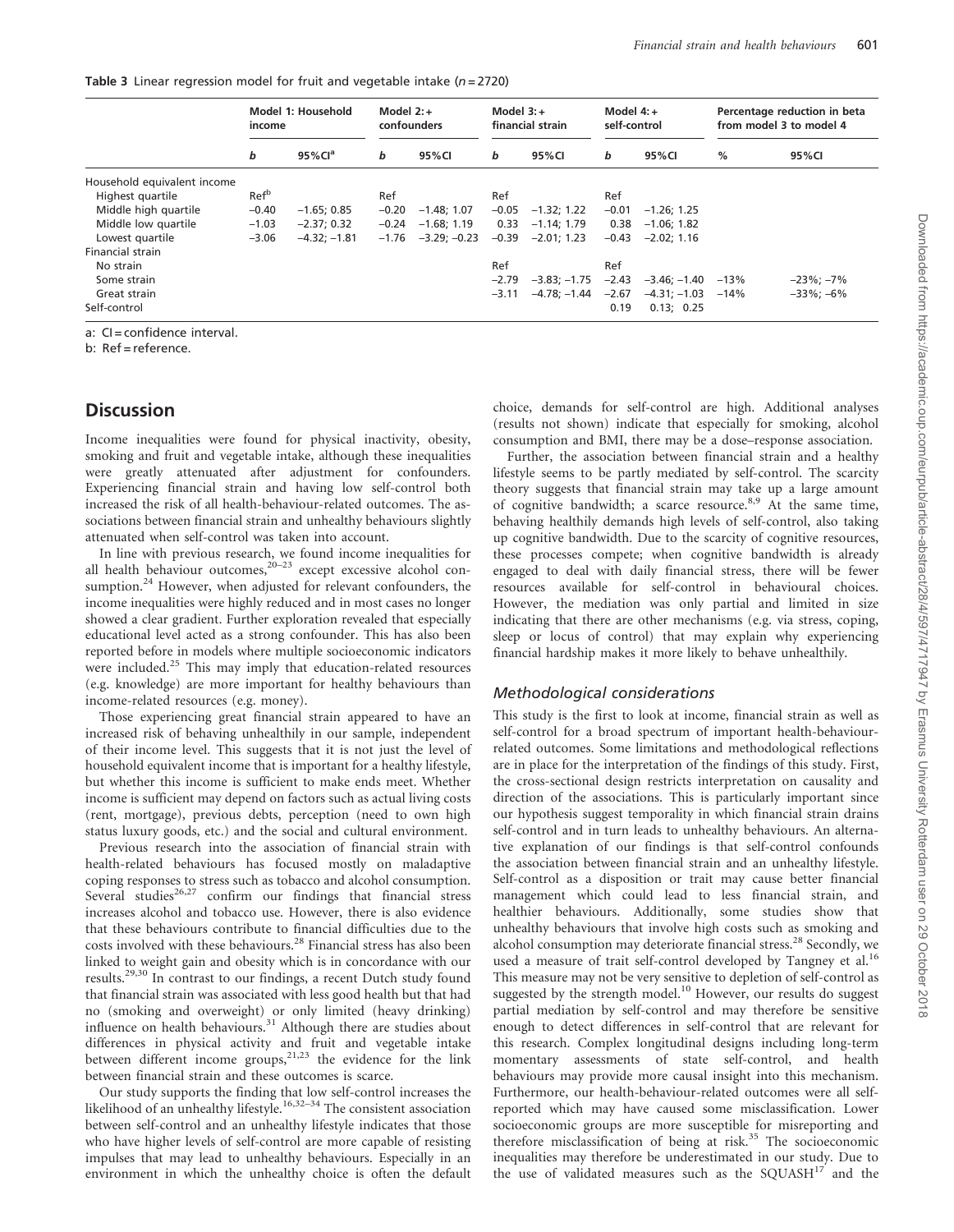robustness of our, mainly dichotomous, outcomes we expect limited bias due to misclassification. Whereas the prevalence of healthrelated behaviours reported in our study is representative of the native Dutch population, it is likely less generalizable to ethnic minority groups since participants from non-Dutch origin are underrepresented in the GLOBE study.<sup>14</sup>

### Implications for public health research and practice

Our results imply that interventions aimed at relieving financial strain may improve health behaviours. Since the association between financial strain and a healthy lifestyle was independent of income, this may not solely be achieved by increasing income. Improving financial management or reducing or easing the financial choices that have to be made on a daily basis may be more promising. For example, it may be beneficial to support people dealing with poverty via coaching and concrete actions such as debt management. By reducing stress associated with a tight budget, cognitive bandwidth may be freed for other cognitive tasks such as self-control. At the same time, it may be worthwhile to decrease the level of self-control necessary for behaving healthily by making the healthy choice the easy one in a more facilitating social and physical environment.

Future research is necessary to further disentangle the cognitive pathways between income, financial strain and health behaviours. Related mechanisms, via stress, coping strategies and locus of control may play an important role as well. Furthermore, research that includes chronic financial stress may provide important insights in how stress can alter psychological variables such as self-control and affect regulation.

## Conclusion

Great financial strain is consistently associated with unhealthy behaviours, independent of income. Low self-control is also strongly associated with unhealthy behaviours and partly mediates between financial strain and unhealthy behaviour.

# Funding

This work was supported by a grant from the Netherlands Organization for Health Research and Development (grant number 200500005). The work has been presented at the European Public Health Conference in Vienna on November 10, 2016.

Conflicts of interest: None declared.

# Key points

- Theory suggests that dealing with scarcity takes up cognitive bandwidth, which may impede a healthy lifestyle via depleted self-control.
- Perceived scarcity of money (financial strain) is more important for health behaviours than income.
- Impeded self-control only partially explains the association between financial strain and unhealthy behaviours.
- Interventions that relieve financial strain may improve health behaviour.

# References

1 Mackenbach JP, Kulhanova I, Menvielle G, et al. Trends in inequalities in premature mortality: a study of 3.2 million deaths in 13 European countries. J Epidemiol Community Health 2015; 69:207–17. discussion 205–206.

- 2 Braveman PA, Cubbin C, Egerter S, et al. Socioeconomic disparities in health in the United States: what the patterns tell us. Am J Public Health 2010; 100 Suppl 1:S186–96.
- 3 Nandi A, Glymour MM, Subramanian SV. Association among socioeconomic status, health behaviors, and all-cause mortality in the United States. Epidemiology 2014; 25:170–7.
- 4 Schrijvers CT, Stronks K, van de Mheen HD, Mackenbach JP. Explaining educational differences in mortality: the role of behavioral and material factors. Am J Public Health 1999; 89:535–40.
- 5 Stringhini S, Sabia S, Shipley M, et al. Association of socioeconomic position with health behaviors and mortality. JAMA 2010; 303:1159–66.
- 6 Kahn JR, Pearlin LI. Financial strain over the life course and health among older adults. J Health Soc Behav 2006; 47:17–31.
- 7 Tucker-Seeley RD, Li Y, Subramanian SV, Sorensen G. Financial hardship and mortality among older adults using the 1996-2004 Health and Retirement Study. Ann Epidemiol 2009; 19:850–7.
- 8 Mani A, Mullainathan S, Shafir E, Zhao J. Poverty impedes cognitive function. Science 2013; 341:976–80.
- 9 Mullainathan S, Shafir E. Scarcity. London: Penguin Books Ltd, 2014.
- 10 Baumeister RF, Vohs KD, Tice DM. The strength model of self-control. Curr Dir Psychol Sci 2007; 16:351–5.
- 11 Ajzen I. The theory of planned behavior. Organ Behav Hum Decis Process 1991; 50:179–211.
- 12 Strack F, Deutsch R. Reflective and impulsive determinants of social behavior. Pers Soc Psychol Rev 2004; 8:220–47.
- 13 Mackenbach JP, van de Mheen H, Stronks K. A prospective cohort study investigating the explanation of socio-economic inequalities in health in the Netherlands. Soc Sci Med 1994; 38:299–308.
- 14 van Lenthe FJ, Kamphuis CB, Beenackers MA, et al. Cohort profile: understanding socioeconomic inequalities in health and health behaviours: the GLOBE study. Int J Epidemiol 2014; 43:721–30.
- 15 van Lenthe FJ, Schrijvers CTM, Droomers M, et al. Investigating explanations of socio-economic inequalities in health: the Dutch GLOBE study. Eur J Public Health 2004; 14:63–70.
- 16 Tangney JP, Baumeister RF, Boone AL. High self-control predicts good adjustment, less pathology, better grades, and interpersonal success. J Pers 2004; 72:271–324.
- 17 Wendel-Vos GCW, Schuit AJ, Saris WHM, Kromhout D. Reproducibility and relative validity of the short questionnaire to assess health-enhancing physical activity. J Clin Epidemiol 2003; 56:1163–9.
- 18 Valeri L, Vanderweele TJ. Mediation analysis allowing for exposure-mediator interactions and causal interpretation: theoretical assumptions and implementation with SAS and SPSS macros. Psychol Methods 2013; 18:137–50.
- 19 Zou G. A modified poisson regression approach to prospective studies with binary data. Am J Epidemiol 2004; 159:702–6.
- 20 Beenackers MA, Kamphuis CB, Giskes K, et al. Socioeconomic inequalities in occupational, leisure-time, and transport related physical activity among European adults: a systematic review. Int J Behav Nutr Phys Act 2012; 9:116.
- 21 McLaren L. Socioeconomic status and obesity. Epidemiol Rev 2007; 29:29–48.
- 22 Ciapponi A. World Health Organization. Systematic Review of the Link between Tobacco and Poverty - 2014 Update. Geneva: World Health Organization, 2014.
- 23 Kamphuis CBM, Giskes K, de Bruijn GJ, et al. Environmental determinants of fruit and vegetable consumption among adults: a systematic review. Br J Nutr 2006; 96:620–35.
- 24 Keyes KM, Hasin DS. Socio-economic status and problem alcohol use: the positive relationship between income and the DSM-IV alcohol abuse diagnosis. Addiction 2008; 103:1120–30.
- 25 Laaksonen M, Rahkonen O, Karvonen S, Lahelma E. Socioeconomic status and smoking: analysing inequalities with multiple indicators. Eur J Public Health 2005; 15:262–9.
- 26 Peirce RS, Frone MR, Russell M, Cooper ML. Relationship of financial strain and psychosocial resources to alcohol use and abuse: the mediating role of negative affect and drinking motives. J Health Soc Behav 1994; 35:291–308.
- 27 Shaw BA, Agahi N, Krause N. Are changes in financial strain associated with changes in alcohol use and smoking among older adults? J Stud Alcohol Drugs 2011; 72:917–25.
- 28 Siahpush M, Spittal M, Singh GK. Association of smoking cessation with financial stress and material well-being: results from a prospective study of a populationbased national survey. Am J Public Health 2007; 97:2281–7.